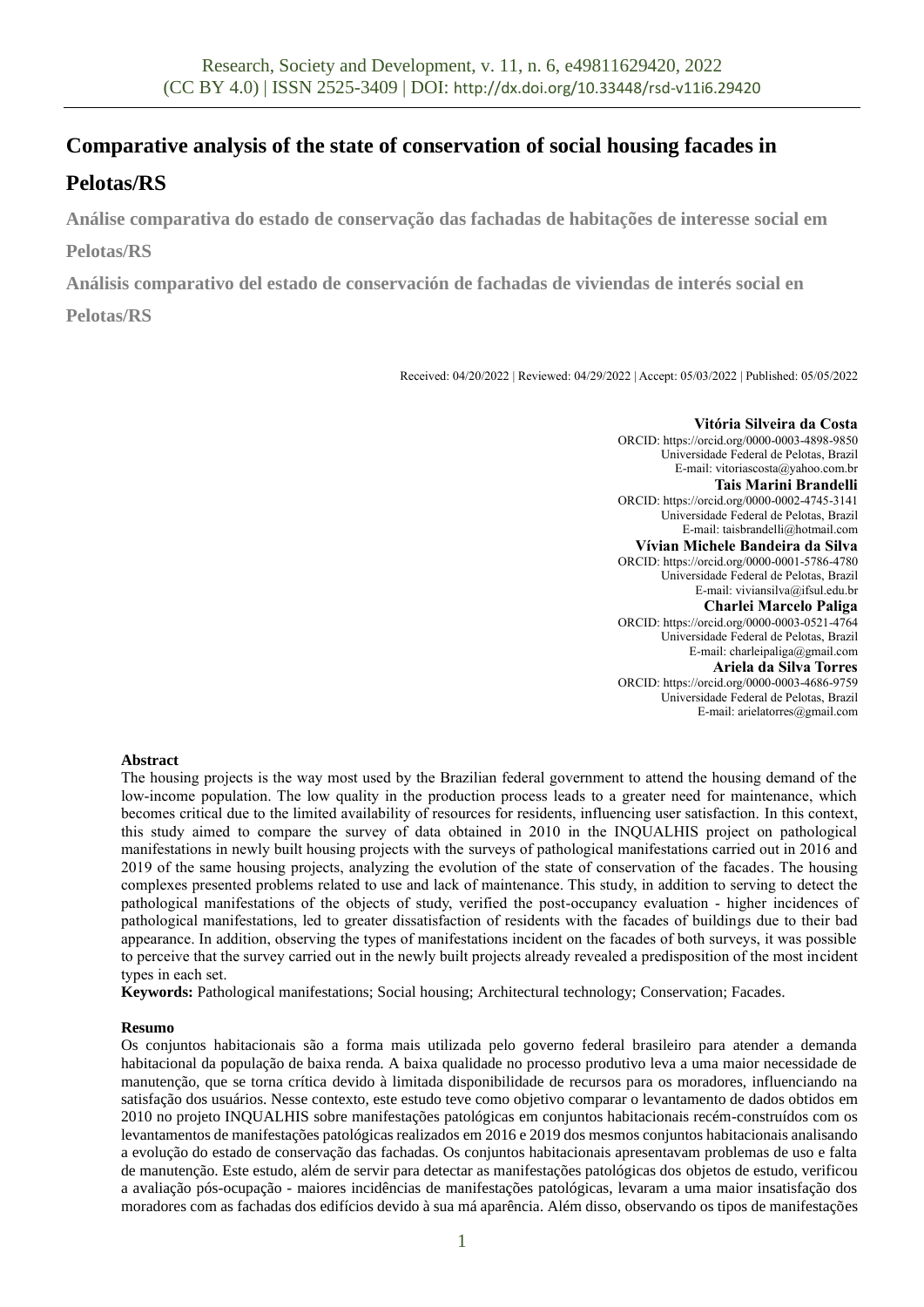incidentes nas fachadas de ambos os levantamentos, foi possível perceber que o levantamento realizado nos projetos recém-construídos já revelava uma predisposição dos tipos mais incidentes em cada conjunto. **Palavras-chave:** Manifestações patológicas; Habitação de interesse social; Tecnologia da arquitetura; Conservação; Fachadas.

#### **Resumen**

Los proyectos habitacionales son la forma más utilizada por el gobierno federal brasileño para atender la demanda habitacional de la población de bajos ingresos. La baja calidad en el proceso de producción conduce a una mayor necesidad de mantenimiento, que se vuelve crítico debido a la limitada disponibilidad de recursos para los habitantes. En este contexto, este estudio tuvo como objetivo comparar la encuesta de datos obtenidos en 2010 en el proyecto INQUALHIS sobre manifestaciones patológicas en proyectos de vivienda de nueva construcción con las encuestas de manifestaciones patológicas realizadas en 2016 y 2019 de los mismos proyectos de vivienda, analizando la evolución del estado de conservación de las fachadas. Los conjuntos habitacionales presentaban problemas de uso y falta de mantenimiento. Este estudio, además de servir para detectar las manifestaciones patológicas de los objetos de estudio, verificó la evaluación post-ocupación - mayor incidencia de manifestaciones patológicas, condujo a una mayor insatisfacción de los residentes con las fachadas de los edificios debido a su mala apariencia. Además, al observar los tipos de manifestaciones en las fachadas de ambos levantamientos, se pudo percibir que el levantamiento realizado en los proyectos de nueva construcción ya revelaba una predisposición a ciertos daños.

**Palabras clave:** Manifestaciones patológicas; Vivienda social; Tecnología Arquitectónica; Conservación; Fachadas.

### **1. Introduction**

In a building, the facades, in addition to defining the appearance, function simultaneously as a barrier to external aggressions and an element of communication between the interior and the exterior. Humidity, radiation, extreme temperatures, dirt, salts, plants, birds, and deformation, for example, can significantly affect the performance of facades. Therefore, the facade of a building requires periodic maintenance, as do other systems (Madureira et al., 2017). The pathological manifestations can originate for several reasons, among them, the main ones are: failure in execution, design errors, misuse of the building and the use of low quality materials (Aleixo *et al.*, 2019).

According to NBR 5674 (ABNT, 2012), to ensure a longer useful life, maintenance services must be carried out from the beginning of the use of a building, whether of a routine, corrective, or preventive nature, and that, despite the cost relevant in the use phase, should be understood as an investment in its preservation. The deterioration of buildings due to lack of preventive maintenance is a constant, regardless of the type of construction system adopted. Corrective maintenance prolongs the durability of materials and systems, thus ensuring the durability of the building during its useful life (Correa *et al.*, 2022). Therefore, periodic evaluation and planning of preventive maintenance provide greater comfort, safety and durability of buildings (Cirino, *et al.*, 2020). However, in Brazil, building maintenance actions are culturally seen as inconvenient expenses. Actions are usually carried out only to correct faults or anomalies, ignoring the need for periodicity of preventive maintenance activities, significantly contributing to the premature depreciation of buildings (Vieira, 2015). In addition, the minimization of construction costs and deadlines give rise to problems regarding the performance and durability of the projects (Stuckert; Sobrinho Junior, 2016). Over the years, the useful life of buildings can suffer a natural or influential degradation of human actions. These degradations, in a way, can affect the safety, aesthetics, usability and durability of buildings. Pathological manifestations bring inconvenience not only to the client, but also to the builder, as the costs of an eventual intervention after a work delivery are higher compared to the costs of a well-done execution (Cordeiro *et al.*, 2021).

After a history of attempts to meet the great demand for housing for the low-income population in Brazil, through public housing policies, in 1999 the Brazilian Government created the Programa de Arrendamento Residencial (Residential Lease Program - PAR), a housing financing program (Law no. 10,188, of February 12, 2001), which proposed granting ownership of the property to the lessee upon payment of monthly fees, offering, through the Anticipated Purchase Law, the option to purchase after a period of five years. However, until the property is paid off, Caixa Econômica Federal remains the owner and allocates condominium management to outsourced companies (Chiarelli, 2014).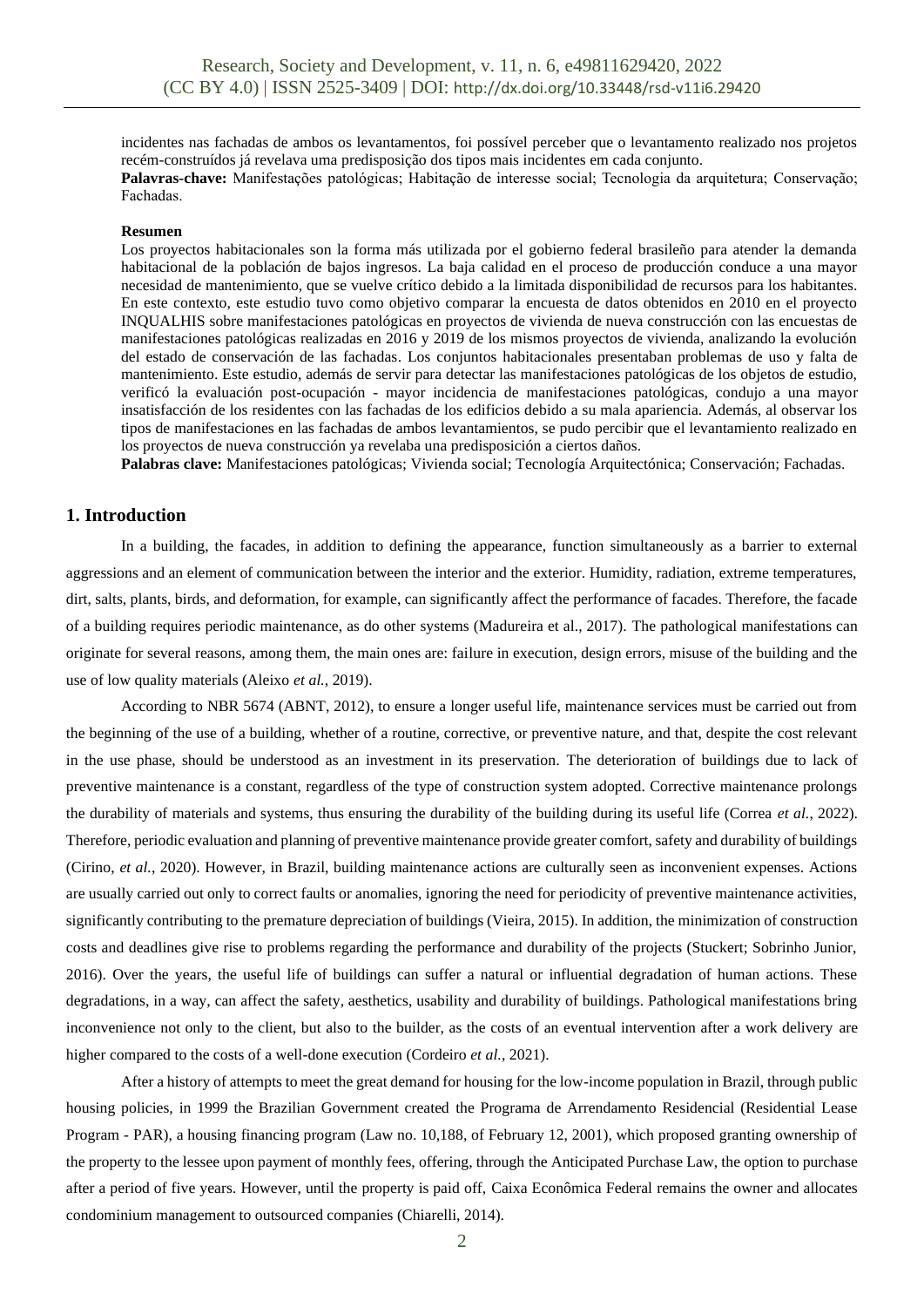In the city of Pelotas, in Rio Grande do Sul, 21 housing projects were implemented by PAR between 2002 and 2008 of two different types, being two-story townhouses and four- or five-story apartment buildings. Until 2004, PAR was classified only in the Normal modality, serving residents in the range between three and six minimum wages. Regarding the developments of this level, the private usable area is 37m² and the buildings would be constructed with up to 04 floors without an elevator. However, with the aim of serving a lower income bracket, from two to four minimum wages, the PAR was created in the Special modality, reducing the minimum design and execution specifications. In addition, the private usable area increased to 33m², allowing the construction of buildings of up to five floors without elevators. In addition, the specifications of the finishes were made more flexible. As for roofs, the use of fiber cement roofing tiles began to be admitted, which until 2004 specified the use of ceramic tiles (CHIARELLI, 2014).

With the objective of evaluating the social interest housing developments in PAR, the INQUALHIS Project Report (Generation of Quality Indicators for Collective Spaces in Social Housing Developments) was published (Medvedovski, 2010). INQUALHIS covered three major areas of study: condominium management, pathological manifestations, and collective spaces, and used Post-Occupation Assessment (POA) strategies, prioritizing aspects related to user satisfaction, especially in the condominium space. Regarding pathological manifestations, quantitative and qualitative surveys were carried out in the condominium areas of the buildings (facades, internal circulation, and party hall), to be used as indicators of the quality of the projects.

The INQUALHIS Project was financed by FINEP (Financier of Studies and Projects) and investigated eleven housing projects built between 2005 and 2008 in Pelotas, aiming to improve the quality of future housing through the feedback of the design, construction, management process I just. Among the eleven housing estates analyzed by the research, six are of semidetached houses typology and five of buildings, being two of the Normal modalities and three of the Special modalities. The evaluated projects are listed in Table 1.

| <b>Residential name</b> | <b>Typology</b>         | <b>Modality</b> | <b>Year of Delivery</b> |
|-------------------------|-------------------------|-----------------|-------------------------|
| Regente                 | Buildings with 4 floors | Normal          | 19/01/2006              |
| Jardins da Baronesa     | Buildings with 4 floors | Normal          | 09/12/2005              |
| Querência 1             | Townhouses              |                 | 02/10/2006              |
| Querência 2             | Townhouses              |                 | 02/10/2006              |
| Querência 3             | Townhouses              |                 | 13/06/2008              |
| Charqueada 1            | Townhouses              |                 | 02/10/2006              |
| Charqueada 2            | Townhouses              |                 | 13/06/2008              |
| Charqueada 3            | Townhouses              |                 | 02/10/2006              |
| Solar das palmeiras     | Buildings with 5 floors | Special         | 19/09/2006              |
| Paraíso                 | Buildings with 5 floors | Special         | 15/08/2007              |
| <b>Estrela Gaúcha</b>   | Buildings with 5 floors | Special         | 01/03/2007              |

**Table 1:** PAR projects analyzed in INQUALHIS.

Source: Medvedovski (2010) adapted by the authors.

Through the diagnosis carried out at INQUALHIS, whose surveys were carried out in the newly built projects, within a maximum period of two years between the date of delivery of the housing complex and the date of the survey, Medvedovski (2010) found that the incidence of pathological manifestations observed was of constructive failures, caused mainly by the lack of detailing of the projects and of quality control during the execution of the work. Silva (2016) and Brandelli (2019) carried out a survey of pathological manifestations in the Residencial Solar das Palmeiras, Residencial Paraíso, Residencial Regente, Residencial Jardins da Baronesa and Residencial Estrela Gaúcha between the years 2016 and 2019.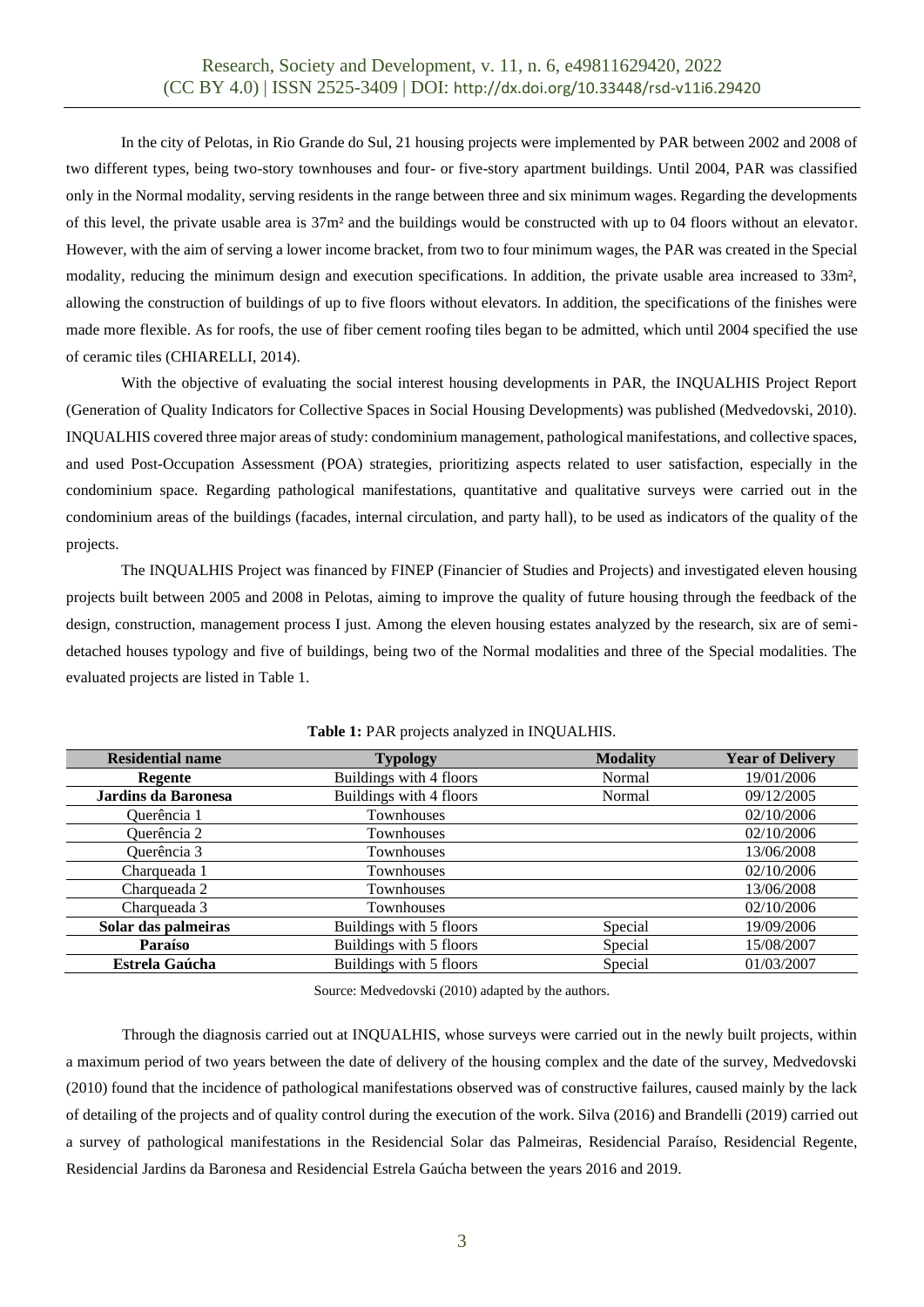In this context, this study aimed to compare the survey of data obtained in the INQUALHIS project (MEDVEDOVSKI, 2010) about pathological manifestations in newly built housing projects with the surveys of pathological manifestations carried out by Silva (2016) and Brandelli (2019) of the same housing complexes analyzing the evolution of the facades' state of conservation. The relationship between the different types of projects – special or normal – with the emergence of pathological manifestations was analyzed. Finally, post-occupancy assessments were examined in view of the state of conservation.

## **2. Method**

Considering the objective of this study, technical inspections were carried out to characterize the incidence of pathological manifestations on the facades of housing projects and interviews about user satisfaction in relation to the facades, applying methodological procedures of APO. According to Gil (2002), the case study is the in-depth study of one or a few objects. For Yin (2010), the case study is a research strategy chosen when you want to examine contemporary events, aiming to explain the events. However, despite the fragility for generalization caused by the analysis of one or a few cases, the case study can provide a global view of the problem, identifying the possible factors that influence it (GIL, 2002).

The methodology was based on technical inspections through direct observation of the sets that form the object of study, adopting as a reference the methodology of Lichtenstein (1986), with the purpose of carrying out surveys and recording of information, through files, photographs, and graphic representations. of the elements. Since the analyzes are restricted to the facades of the buildings, due to the importance of these constructive elements for the buildings, and considering also, a greater ease of access in the accomplishment of the visits. The dates of the surveys carried out in the projects are listed in Table 2. Initially, the survey of pathological manifestations was carried out by Medvedovski (2010) in the INQUALHIS Project. Between 2016 and 2019, subsequent surveys were carried out by Silva (2016) and Brandelli (2019).

| <b>Residential name</b> | <b>Modality</b> | <b>Year of Delivery</b> | <b>Year of 1st inspection</b><br>(INQUALIS, 2010) | <b>Year of 2nd inspection</b><br>(Silva, 2016 and Brandelli, 2019) |
|-------------------------|-----------------|-------------------------|---------------------------------------------------|--------------------------------------------------------------------|
| Regente                 | Normal          | 19/01/2006              | 2007                                              | 2019                                                               |
| Jardins da Baronesa     | Normal          | 09/12/2005              | 2007                                              | 2019                                                               |
| Solar das palmeiras     | Special         | 19/09/2006              | 2008                                              | 2016                                                               |
| Paraíso                 | Special         | 15/08/2007              | 2008                                              | 2016                                                               |
| Estrela Gaúcha          | Special         | 01/03/2007              | 2008                                              | 2019                                                               |

**Table 2:** Date of surveys in the analyzed projects.

Source: Authors.

The classification of pathological manifestations in this research followed the indications of Azevedo and Guerra (2008). The authors classified the pathological manifestations into four types. In addition to the three traditionally established in the literature: moisture, coating detachment and fissures/cracks, they added to the irregularity of the finish. For this analysis, the three items of the traditional classification were adopted, adding dirt, since the facades observed present significant changes related to this pathological manifestation.

For the analysis of the study objectives, the data were manipulated in the Excel application. Initially, the number of incidences of each type of pathological manifestation on each floor of each set was quantified, allowing the comparison of the number of incidences on each floor of the building. To compare incidences between the housing projects in this study, the number of incidences on the facades was divided by the areas of the corresponding facades, as they have different sizes, allowing the creation of a comparison factor, defined by the number of incidences of pathological manifestations per meter facade area square.

As a method of evaluating user satisfaction, forms were applied to residents (owners or tenants) by Silva (2016) and Brandelli (2019). The form includes only thirteen questions, the first six referring to the resident and the following about the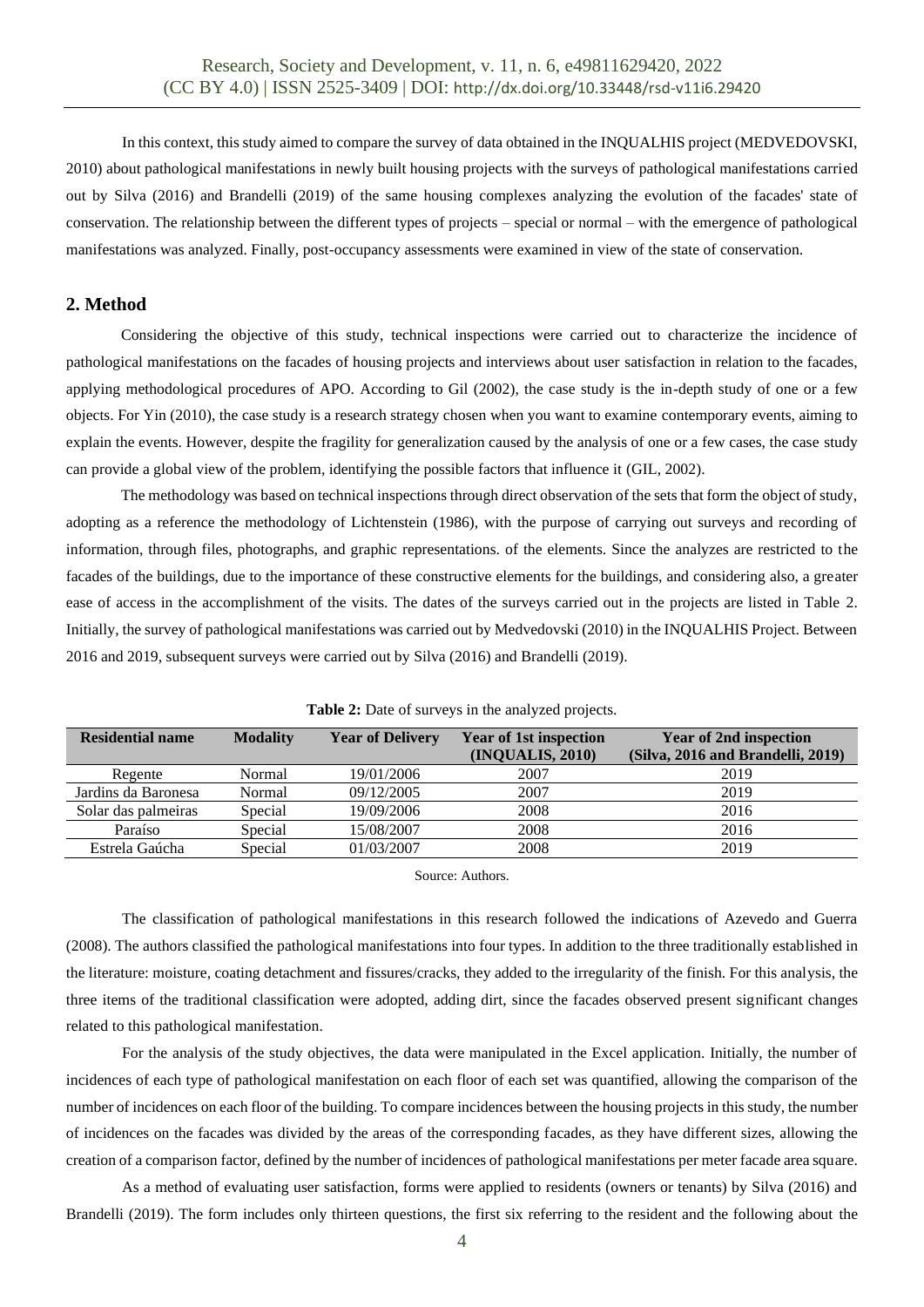current situation of the facades, maintenance activities and condominium administration. 30 questionnaires were randomly applied to each housing project. After tabulating the data from the forms in Excel, the results were crossed, performing a comparative analysis between the user's perception and the survey of pathological manifestations. According to Roméro and Ornstein (2003), APO uses a series of methods and techniques that diagnose positive and negative factors of the environment during use, considering the point of view of technical evaluators as well as users.

#### **2.1 Objects of study: PAR Residences**

Residencial Solar das Palmeiras was delivered to the tenants in September 2006, in the PAR SPECIAL modality, where adaptations were introduced, to reduce the cost of the works and facilitate the payment method, aiming to serve families with lower monthly income (up to four minimum wages).

Vehicle and pedestrian access to the complex takes place along the public road, with two gates, a guardhouse, and a gate. The bike rack has no cover and is located next to the guardhouse, along with the mailboxes and waste collectors. The parking lot is located at the end of the plot, with spaces for 152 cars. The space for motorcycles is attached to that for vehicles, but closer to the blocks. Figure 1a and 1b show views of the residential from the vehicle and pedestrian access roads, respectively.



**Figure 1:** Residencial Solar das Palmeiras.

Source: Authors.

This housing complex was built in structural masonry of ceramic blocks with dimensions of 14x19x29 cm. The thickness of the laying mortar was 1 cm. The external walls have 2.5 cm thick plaster coating on the outside and finishing paint, receiving only paint internally, totaling 16.5 cm thick. The internal walls have no coating, the blocks received only paint (texture). The roof is made of fiber cement tiles with an 8 cm thick prefabricated concrete slab. The external frames are all in aluminum with a sliding opening system in the bedrooms and living room, maxi-air in the bathroom and opening in the service area (Curcio, 2011). The internal doors are in wood. The apartments were delivered to the residents with only the top face of the polished slab to finish the floors of the bedrooms and living room, with ceramic tiles being applied only in the wet areas of the bathroom, kitchen, and service area.

Residencial Paraíso was delivered to residents in August 2007, under the PAR SPECIAL modality. Figures 2a and 2b contain general views of the blocks, access roads, green areas, and spaces for parking vehicles. According to Azevedo and Guerra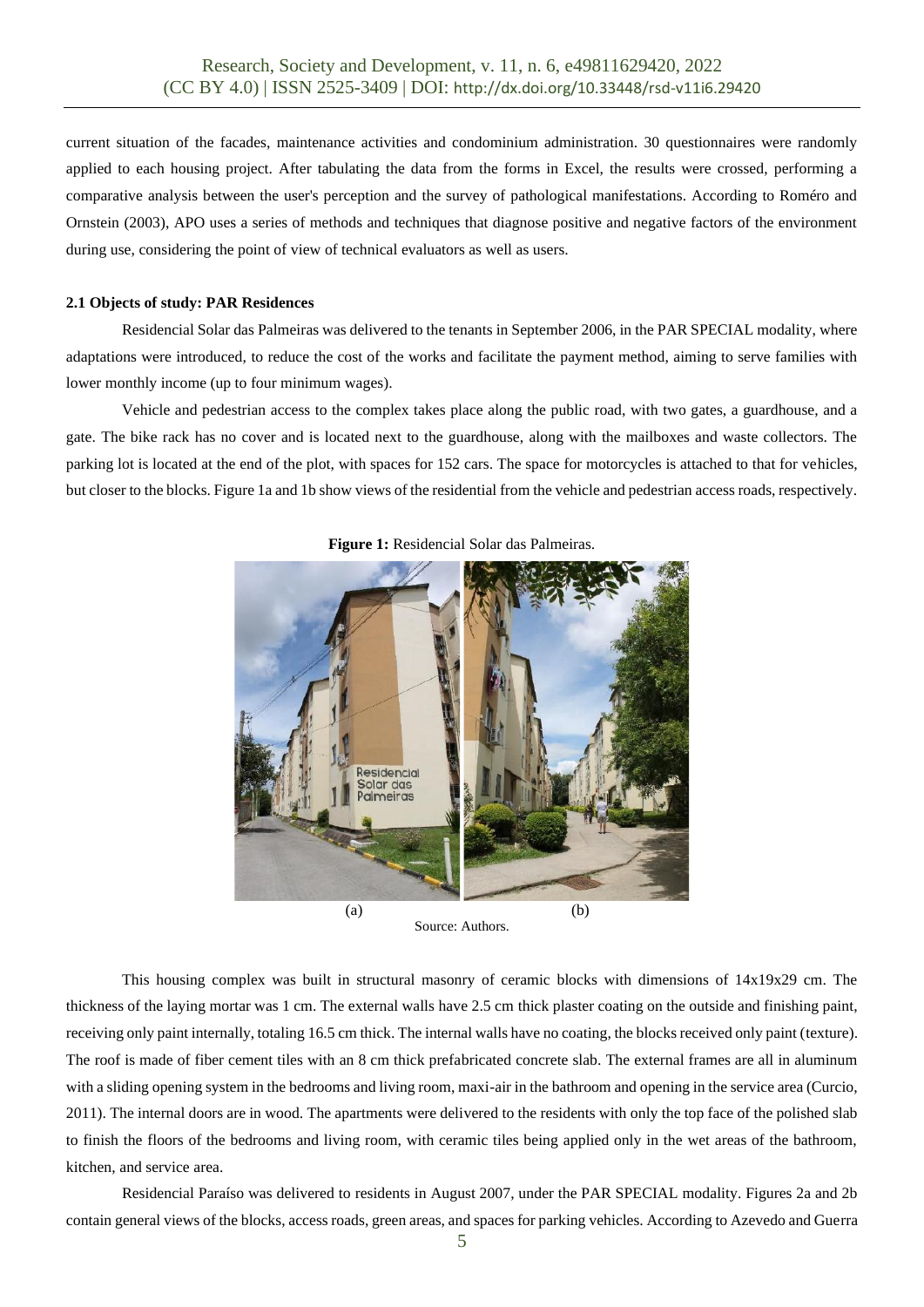(2008), the construction system used in the set consists of external and internal vertical seals of structural ceramic blocks with dimensions of  $14x19x29$  cm, and the external finish consists of roughcast, plaster, sealer, and acrylic paint. In the internal finish, only sealer and pigmented texture were used. The external frames are in aluminum and the internal ones in wood. The floors were built in pre-molded slabs, with the upper face (floor) of the bedrooms being simply polished, while ceramic tiles were applied in the other rooms. The underside of the slabs (ceiling) was not coated, thus remaining in exposed concrete. As for the foundations, excavated concrete piles were adopted. The roof consists of a wooden structure and fiber cement tiles.

**Figure 2:** Residencial Paraíso.



Source: Authors.

The Residencial Regente are four-story housing projects belonging to the PAR Normal modality and were delivered to the tenants in January 2006. Figures 3a and 3b contain general views of the blocks. The construction system of the set consists of structural masonry of ceramic blocks with mortar coating. The floors were built on pre-molded slabs supported on the mooring belt made with a channel-type ceramic block filled with grout and the foundations are excavated concrete piles. The roof is composed of ceramic tiles on a wooden structure supported by masonry props on the roof slab. The set has a 15cm eaves and does not have a gutter for collecting rainwater. The external frames are made of aluminum, which are closed with transparent glass framed in the aluminum profiles. The windows do not have opaque closures. The drip trays were made of concrete and painted with the same paint as the masonry.



Source: Authors.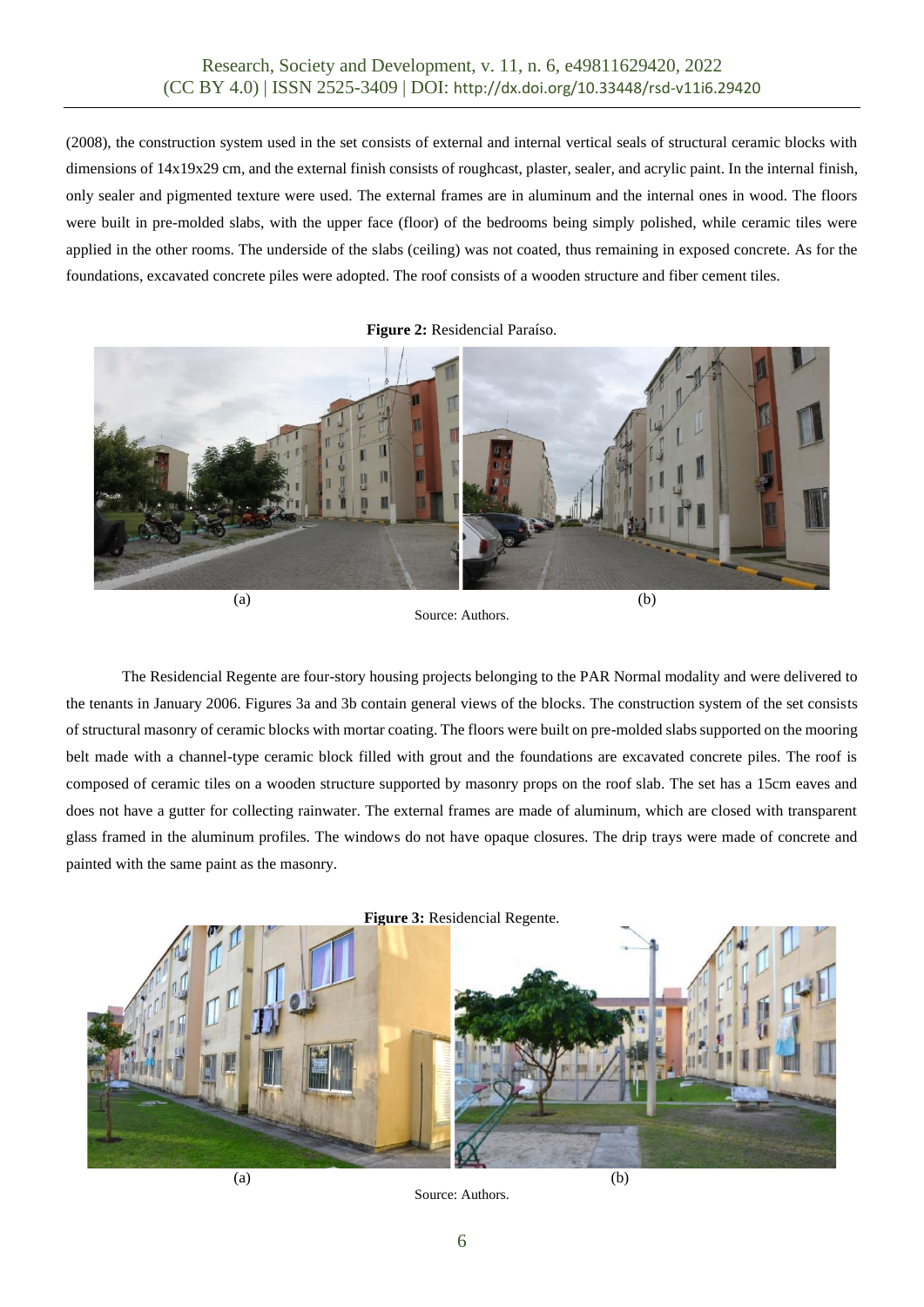Residencial Jardins da Baronesa consists of four-story buildings delivered to tenants in December 2005, belonging to the PAR Normal modality, shown in Figures 4a and 4b. The residential was built in structural masonry of ceramic blocks coated with mortar. The floors were built on pre-molded slabs supported on the mooring belt made with a channel-type ceramic block filled with grout and the foundations are excavated concrete piles. The roof is composed of ceramic tiles on a wooden structure supported by masonry props on the roof slab. The set has a 15cm eaves without a gutter to collect rainwater. The external frames are made of aluminum, with closure made with transparent glass, without opaque closure. The drip trays were also made of concrete and painted in the same color as the masonry.



Source: Authors.

The Residencial Estrela Gaúcha, with five floors, belongs to the PAR Especial modality and is shown in Figures 5a and 5b. Like the other sets, this residential was also built-in structural masonry of ceramic blocks with floors executed in pre-molded slabs, supported on the mooring belt made with a channel-type ceramic block filled with grout and the foundations are excavated concrete piles. However, unlike the two previous sets, the Residencial Estrela Gaúcha has a roof with fiber cement tiles and gutters to collect rainwater. As in the other sets, the external frames are made of aluminum, with closure made with transparent glass, without opaque closure. The drip trays were also made of concrete and painted in the same color as the masonry.

**Figure 5:** Residencial Estrela Gaúcha.





Before starting the evaluations, authorizations were obtained from the landlords and condominium managers to carry out the research. During reconnaissance visits, it was found that the sets did not undergo recent maintenance actions.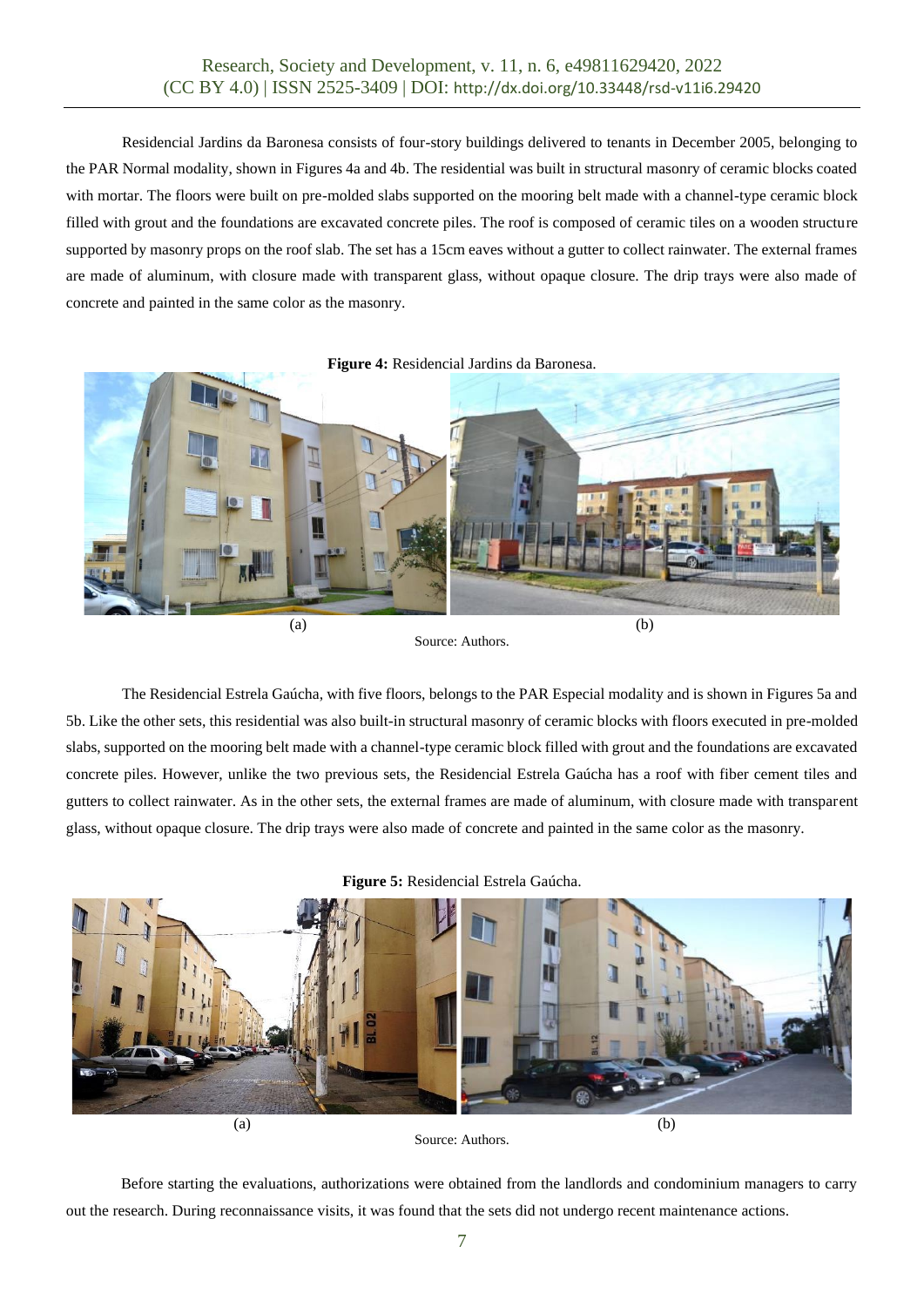#### **3. Results and Discussion**

In The problem of finishing irregularities, which basically includes imperfections in the render resulting from inadequate execution, is an anomaly that manifests itself from the moment of construction, so the time elapsed between the end of the work and the completion of the survey has no influence on the number of observed occurrences. In the study of the INQUALHIS project, this data was significant to point out flaws in the construction period that affect the general quality of the finishing of the buildings. However, a new survey for quantification and comparison is irrelevant, as the problem does not change over time.

In Residencial Solar das Palmeiras, considering the same area of observation of facades and only the three groups of pathological manifestations: fissures/cracks, humidity, and coating detachment, in the INQUALHIS survey 1303 incidences were obtained and in the current survey 9709 incidences. There was an increase of approximately 745% in the number of incidences in a period of seven years and eight months.

Figure 6 was generated to visualize the differences in the incidence of diagnosed pathological manifestations. It is observed that the representation of fissures and cracks showed a decrease of 12.4% in relation to the previous survey. In terms of humidity, there was an increase of 10.4% in relation to the previous survey. Coating detachment, which previously had only 1 record, now represents 2.1% of the anomalies. The predominance of the cracking problem remains evident. This pathological manifestation represents 76.4% of the problems in the current survey and 88.8% in the previous one.

**Figure 6:** Comparison of the incidence of pathological manifestations from the survey with the INQUALHIS survey of Residencial Solar das Palmeiras.





In Residencial Paraíso, considering the same area of observation of facades and only the three main groups of pathological manifestations: fissures/cracks, humidity, and coating detachment, in the INQUALHIS survey only 82 incidences were obtained and in the current survey 9106 incidences. There was an impressive increase of approximately 11105% in the number of incidences over a period of eight years and three months.

Figure 7 was generated to visualize the differences in the incidence of diagnosed pathological manifestations. It is observed that the representation of fissures and cracks presented an increase of 6% in relation to the previous survey. In terms of humidity, there was a decrease of 6% in relation to the previous survey, the coating detachment continues to represent 9% of the anomalies. The predominance of the cracking problem remains evident. This pathological manifestation represents 67% of the problems in the current survey and 61% in the previous one.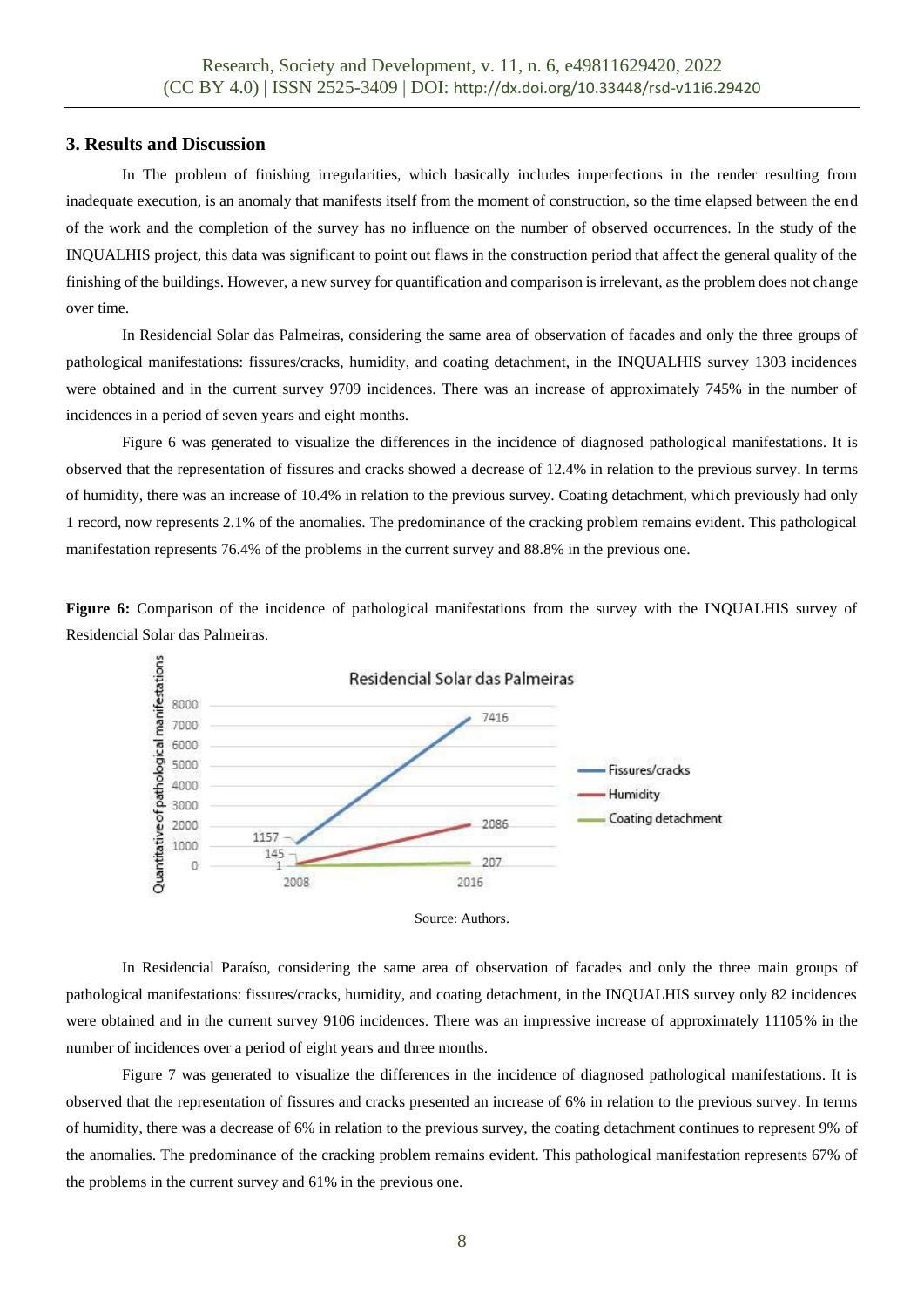**Figure 7**: Comparison of the incidence of pathological manifestations from the survey with the INQUALHIS survey of Residencial Paraíso.



Source: Authors.

The following graph, shown in Figure 8, shows the incidence of each group of pathological manifestations in the INQUALHIS survey and in the current survey of Residencial Regente. In the INQUALHIS survey, 954 pathological manifestations were diagnosed and in the current survey 9549 incidences, an increase of 1000.94% in the number of incidences in a period of 11 years and 3 months.

**Figure 8:** Comparison of the incidence of pathological manifestations from the survey with the INQUALHIS survey of Residencial Regente.



Source: Authors.

Figure 9 shows the incidence of each group of pathological manifestations in the INQUALHIS survey and in the current survey of Residencial Jardins da Baronesa. In the INQUALHIS survey, 673 manifestations were recorded while in the current survey 7861 occurrences, resulting in an increase of 1168.05% in 11 years and 3 months.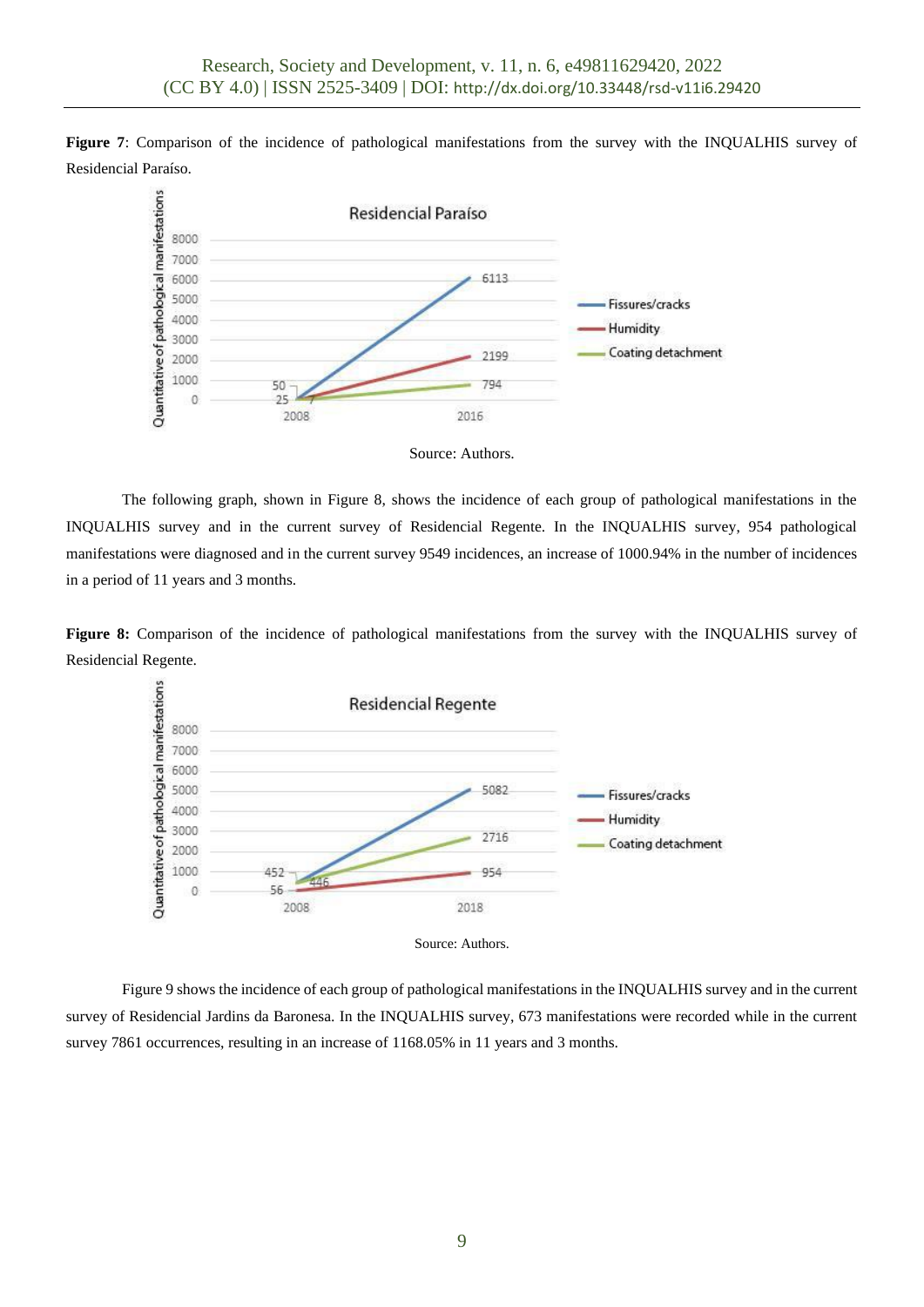**Figure 9:** Comparison of the incidence of pathological manifestations from the survey with the INQUALHIS survey of Residencial Jardins da Baronesa.



In Residencial Estrela Gaúcha, considering the incidence of pathological manifestations in the two surveys is shown in Figure 10. There was an increase between the two surveys of 3450.94%, increasing from 212 manifestations to 7316 in a period of 11 years and 4 months.

**Figure 10:** Comparison of the incidence of pathological manifestations from the survey with the INQUALHIS survey of Residencial Estrela Gaúcha.





Thus, from the surveys carried out, Figure 11 presents the comparison of the quantity of pathological manifestations of the INQUALHIS survey with the current survey of the condominiums studied in this work. From the INQUALHIS survey carried out between 2007 and 2008 - carried out shortly after the construction of the housing projects - compared to surveys carried out between 2016 and 2018, it was possible to observe that all projects had significant increases in the number of incidences of pathological manifestations in the external facades of the complexes, showing that most of the damage incidents on the facades of the housing complexes in this study are problems related to maintenance. Therefore, there is a need for improvement in the use phase, with the management of maintenance activities. Comparing the survey (2016 and 2019) and the INQUALHIS survey (2007 and 2008), it was possible to observe that the Normal or Special modality did not influence the emergence of pathological manifestations. The residential complexes of the PAR Normal modality intended for a higher income bracket, do not have superior constructive quality in relation to the incidence of pathological manifestations, considering the Residencial Regente and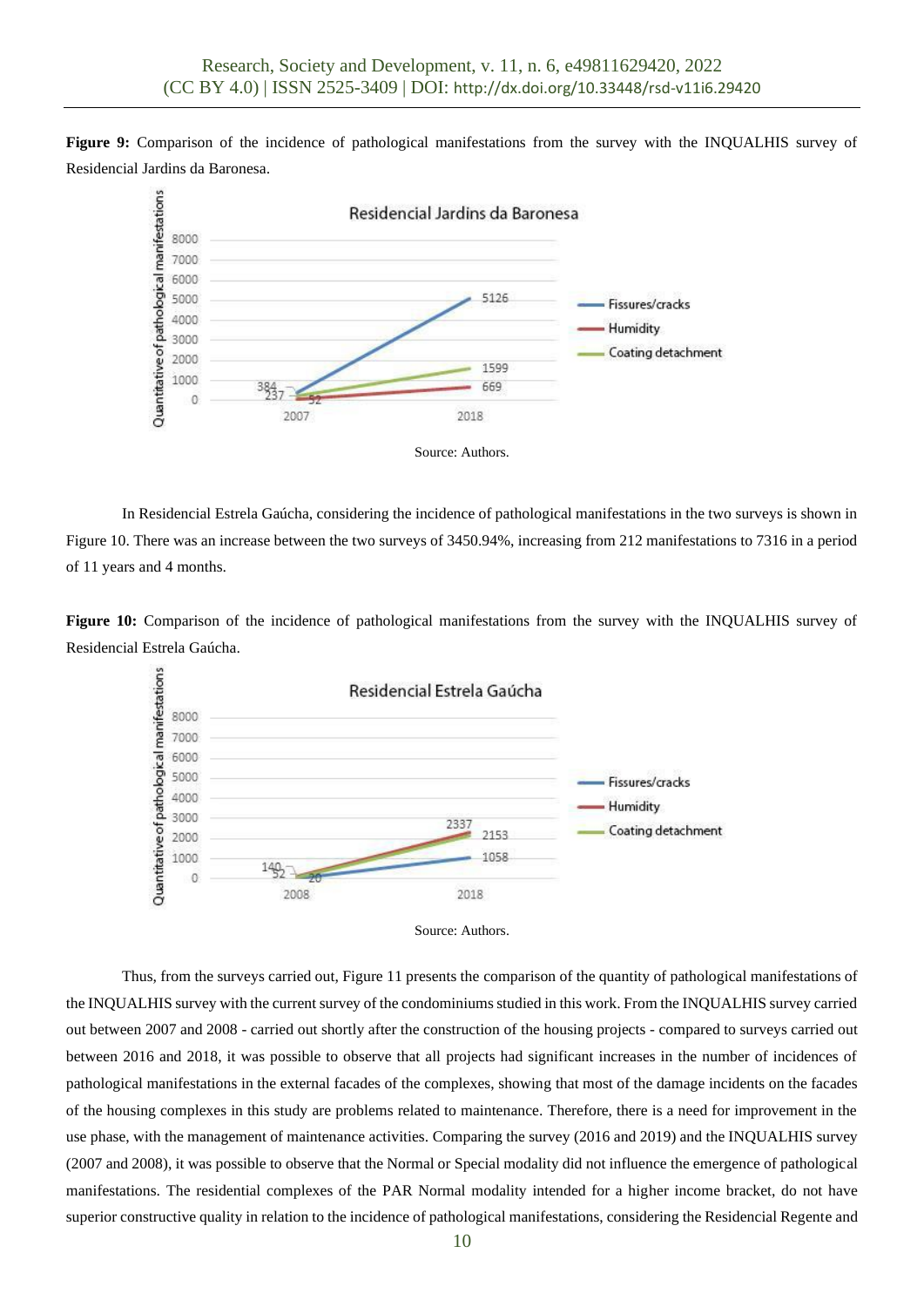Residencial Jardins da Baronesa (PAR Normal) had a higher incidence of pathological manifestations that the Residencial Estrela Gaúcha of the Special modality. In addition, the housing complexes that had the highest incidence of pathological manifestations in INQUALHIS maintained the highest incidence in the current survey, with the greatest degradation in the facades: Residencial Solar das Palmeiras, followed by Residencial Regente. When comparing the enterprises of the Normal PAR type, no significant difference was observed between them. However, it was possible to observe a significant difference between the buildings of the special modality, in view of the projects Residencial Solar das Palmeiras and Residencial Paraíso have the highest number of damages and the Residencial Estrela Gaúcha the lowest number of damages in this research.

**Figure 11:** Comparison of the quantity of pathological manifestations of the INQUALHIS survey with the survey of pathological manifestations.





To obtain the results of the evaluation of user satisfaction, after carrying out the surveys of incidences of pathological manifestations, thirty structured interviews were carried out with the users. In Residencial Solar das Palmeiras, it was found that 67% of respondents own and 33% rent the property, so there were no interviews with tenants. Most respondents are female, making up 73% of participants. The age group of 47% of the participants is from 40 to 59 years old, 23% from 25 to 39 years old, 23% over 60 years old and 7% up to 24 years old. Questions were asked about which floor the user lived on. Most participants (37%) live on the ground floor, with the remaining percentage distributed as follows: 23% on the 4th floor, 20% on the 3rd, 13% on the 5th and 7% on the 2nd. As for the number of residents per housing unit, it was found that most of the respondents' apartments are inhabited by three people (47%) or two people (36%), 10% by one person and 7% by four or more people.

About the user's perception in relation to pathological manifestations, 90% of the interviewees have already noticed the existing damages on the facades of the residential and 60% feel uncomfortable with these problems. However, only 30% of users made a complaint to the real estate administrator in relation to these problems on the facades. With this information, it is noted that there is a considerable distance between perceiving a problem and intervening in some way to reach a solution, in this case, claiming actions from the condominium administrator. The pathological manifestation that most attracts the attention of the users interviewed is cracking, followed by recurring problems of moisture and detachment of the coating, as shown in Figure 12. The order of relevance shown by the interviewees about existing anomalies coincides with the technical survey carried out, which verified the highest number of incidents related to cracks, followed by problems of moisture and coating detachment.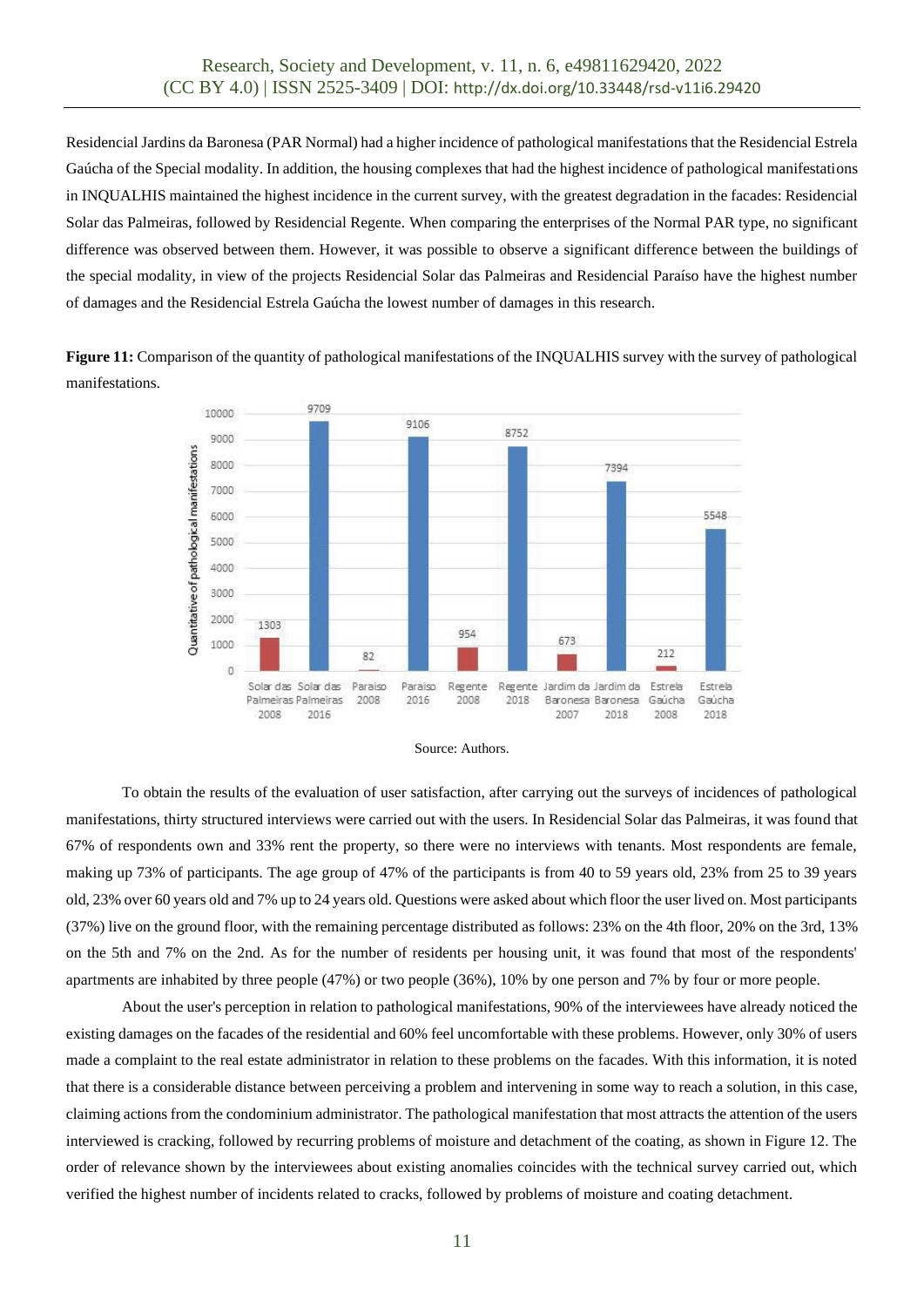**Figure 12:** Percentage of pathological manifestations, according to the relevance given by the user of Residencial Solar das Palmeiras.



Most of the interviewees consider the situation of the facades to be reasonable (50%), with 27% considering it to be bad and 23% considering it to be in good condition (Figure 13). Regarding the need for maintenance on the facades, 90% of respondents consider it necessary and 10% believe that maintenance on the residential facades is not necessary. Although 23% of the residents consider that the facades are in good condition and 50% assess the situation as reasonable, almost all (90%) of the respondents declared that maintenance interventions were necessary.

**Figure 13:** Percentage of user perception regarding the situation of the facades in Residencial Solar das Palmeiras.





And, in relation to the maintenance priorities to be performed on the facades, the interviewees arranged the repairs in the coatings in order of priority, for later washing, followed by the painting of the facades. Although the survey did not contain any requirement regarding knowledge of the civil construction area on the part of the interviewees, their perception regarding the priority of maintenance is quite appropriate, since the application of a good and durable paint film is preceded, first, by the recovery of damaged areas of the coating and then by the cleaning and preparation of the surfaces that will receive the final finish.

In Residencial Paraíso, it was found that 57% of respondents are owners and 33% are tenants of the property, and 10% are tenants. Most respondents are female, making up 53% of participants. The age group of 47% of the participants is 25 to 39 years old, 40% from 40 to 59 years old, 10% up to 24 years old and 3% over 60 years old.

As for the number of residents per housing unit, it was found that most apartments of respondents are inhabited by two people (50%) or three people (30%), 13% by four or more people and 7% by one person.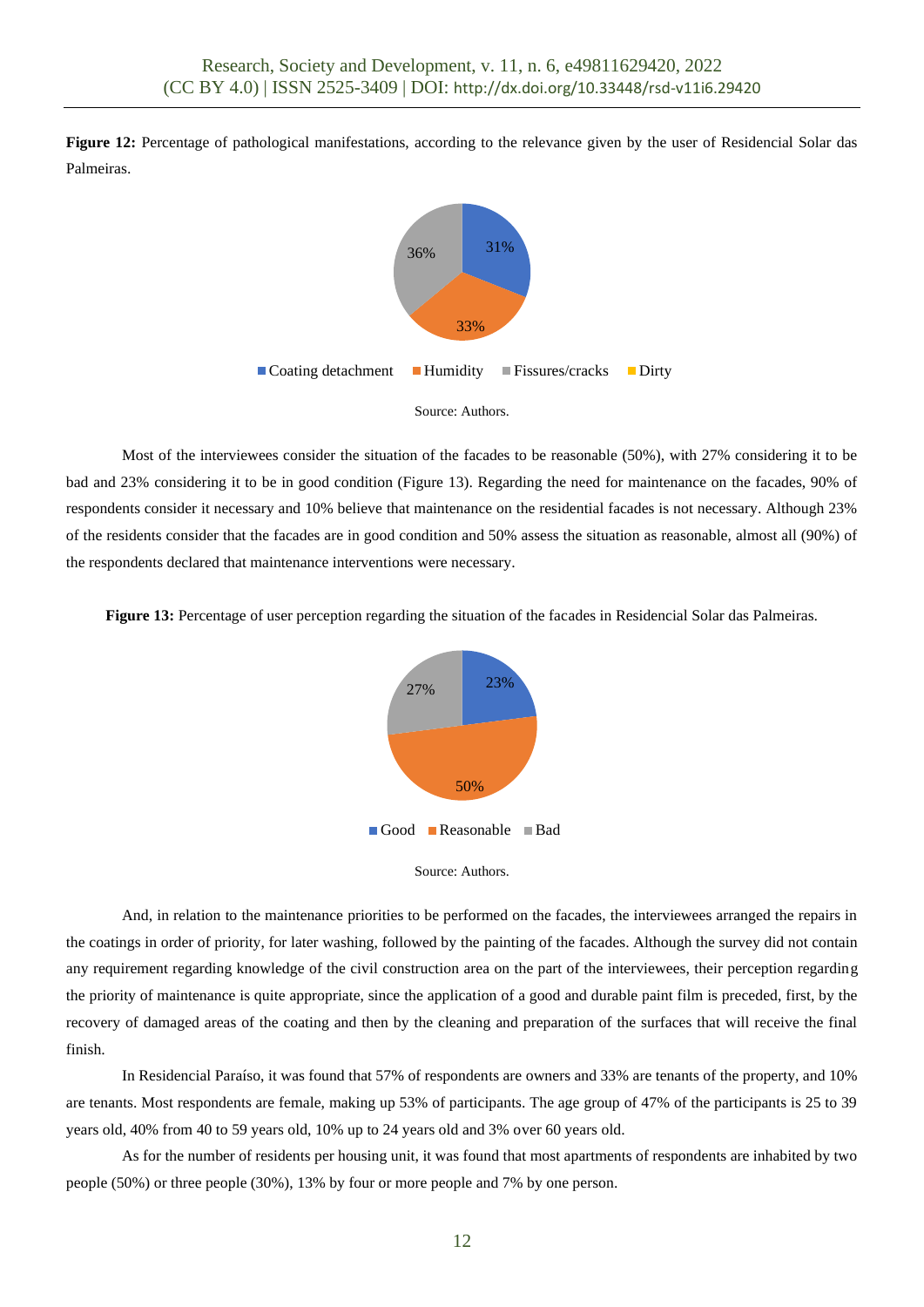About the user's perception of pathological manifestations, 70% of respondents have already noticed the damage to the residential facades and 57% feel uncomfortable with these problems. However, only 33% of users made a complaint to the real estate administrator in relation to these problems on the facades. Evidencing the distance between the perception of a problem and the search for a solution by the residents.

According to Figure 14, the pathological manifestation that most attracts the attention of the users interviewed is humidity, followed by problems of cracking, dirtiness, and detachment of the coating. The order of relevance shown by the interviewees about existing anomalies does not coincide with the technical survey carried out, as it verified the highest number of incidences related to cracks, followed by problems of moisture, coating detachment and dirt.

**Figure 14:** Percentage of pathological manifestations, according to the relevance given by the user of Residencial Paraíso.





And, in relation to the maintenance priorities to be performed on the facades, the answers arranged in order of priority the washing, for later repairs in the coatings, followed by the painting of the facades. The priority given to washing by the interviewees is explained by the appearance of the facades, which, in general, are significantly impaired by the presence of fungi. Repairing the coatings, appearing before painting in the order of priority of the residents, is adequate, since the execution of a good and durable finishing painting is preceded, first, by the recovery of areas with cracks and detachments, in addition to cleaning the surface.

Most of the interviewees consider the situation of the facades to be reasonable (57%), with 23% considering it to be bad and 20% considering it to be in good condition (Figure 15). Regarding the need for maintenance on the facades, 83% of respondents consider it necessary and 17% believe that maintenance on the residential facades is not necessary. Although 20% of residents consider the facades to be in good condition and 57% assess the situation as reasonable, the majority (83%) of respondents declared that maintenance interventions are necessary. This appreciation of maintenance activities by the residents is essential, both for motivation in the search for intervention services with the administrator, as well as in the care with the conservation of the facades by the users themselves.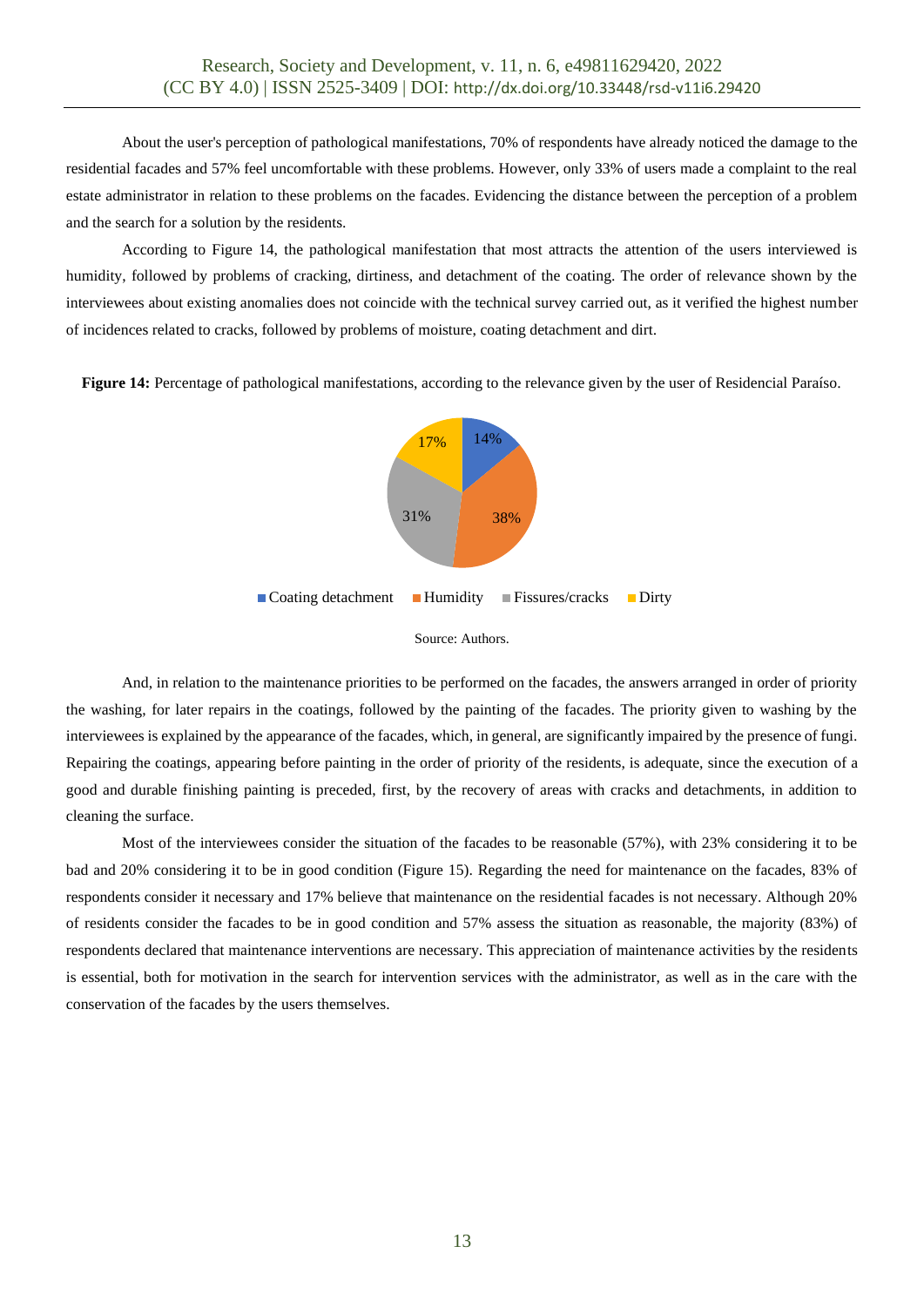





In Residencial Regente, most respondents were female (80%) between 25 and 39 years old (40%) and 40 to 59 years old (30%). Most respondents, 67%, are tenants of the apartment, another 27% are owners and 6% are tenants. As for the number of residents per housing unit, 40% of the respondent residents' apartments are inhabited by two people, followed by 20% by four or more people, 20% by three people and 20% by one person.

As for user satisfaction in relation to pathological manifestations, residents were asked if they had already noticed the problems on the facades of buildings, and most respondents said yes (90%), and when asked if these problems bothered them, 90% of residents answered yes. As shown in Figure 16, the pathological manifestations that most call the attention of residents are fissures and cracks (31%) and humidity (30%), followed by dirt (23%), with coating detachment being the pathological manifestation that draws attention. less attention (16%). The manifestation that most attracts the attention of the residents coincides with the most frequent pathological manifestation, fissures, and cracks.

**Figure 16:** Percentage of pathological manifestations, according to the relevance given by the user of Residencial Regente.





Regarding the maintenance of the facades, all respondents considered maintenance activities necessary, including those who had not noticed the problems. However, 77% never made any type of complaint with the real estate company about the problems with the facades.

Finally, residents were asked to assess the current situation of the buildings. The responses are shown in Figure 17. According to the graph, 67% of the respondents consider the current situation of the facades of buildings to be bad, against 33% who consider it as reasonable. None of the respondents qualified the facades as good.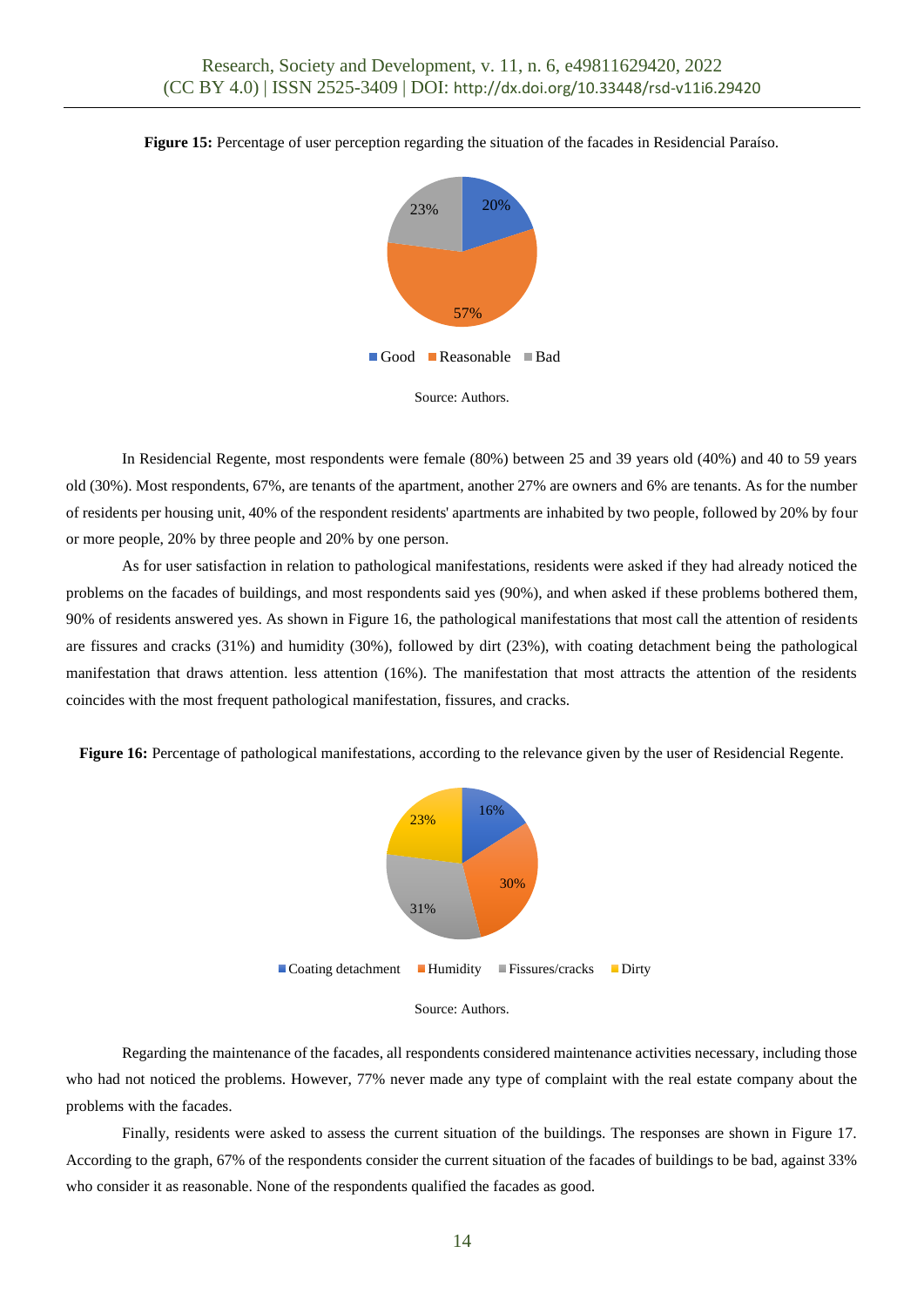

**Figure 17:** Percentage of user perception regarding the situation of the facades in Residencial Regente.



In Residencial Jardins da Baronesa, most respondents were female (63%), 50% between 25 and 39 years old and 27% between 40 and 59 years old. Most respondents (50%) own the apartment, followed by tenants, who represent 47% of residents, the rest are tenants (3%). As for the number of residents per housing unit, 47% of the respondent residents' apartments are inhabited by two people, followed by 23% by four or more people, 20% by one person, and 10% by three people.

As for user satisfaction in relation to pathological manifestations, residents were asked if they had already noticed the problems existing on the facades of buildings. Most respondents said yes (93%), and when asked if these problems bothered them, 90% of residents answered yes. As shown in Figure 18, the pathological manifestations that most call the attention of the residents are humidity (31%), followed by dirt (27%), fissures and cracks (26%) and coating detachment (16%). Despite the high incidence of fissures and cracks in the residential, most of it is on the back facade of Building A, so it is not seen by most residents.

**Figure 18:** Percentage of pathological manifestations, according to the relevance given by the user of Residencial Jardins da Baronesa.





Regarding the maintenance of the facades, all respondents considered necessary maintenance actions, including those who had not noticed the problems. However, 70% never made any kind of complaint with the real estate company about the problems with the facades. Finally, residents were asked to assess the current situation of the buildings. As shown in Figure 19, 70% of respondents consider the current situation of the facades of buildings to be bad, against 30% who consider it to be reasonable. None of the respondents qualified the facades as good.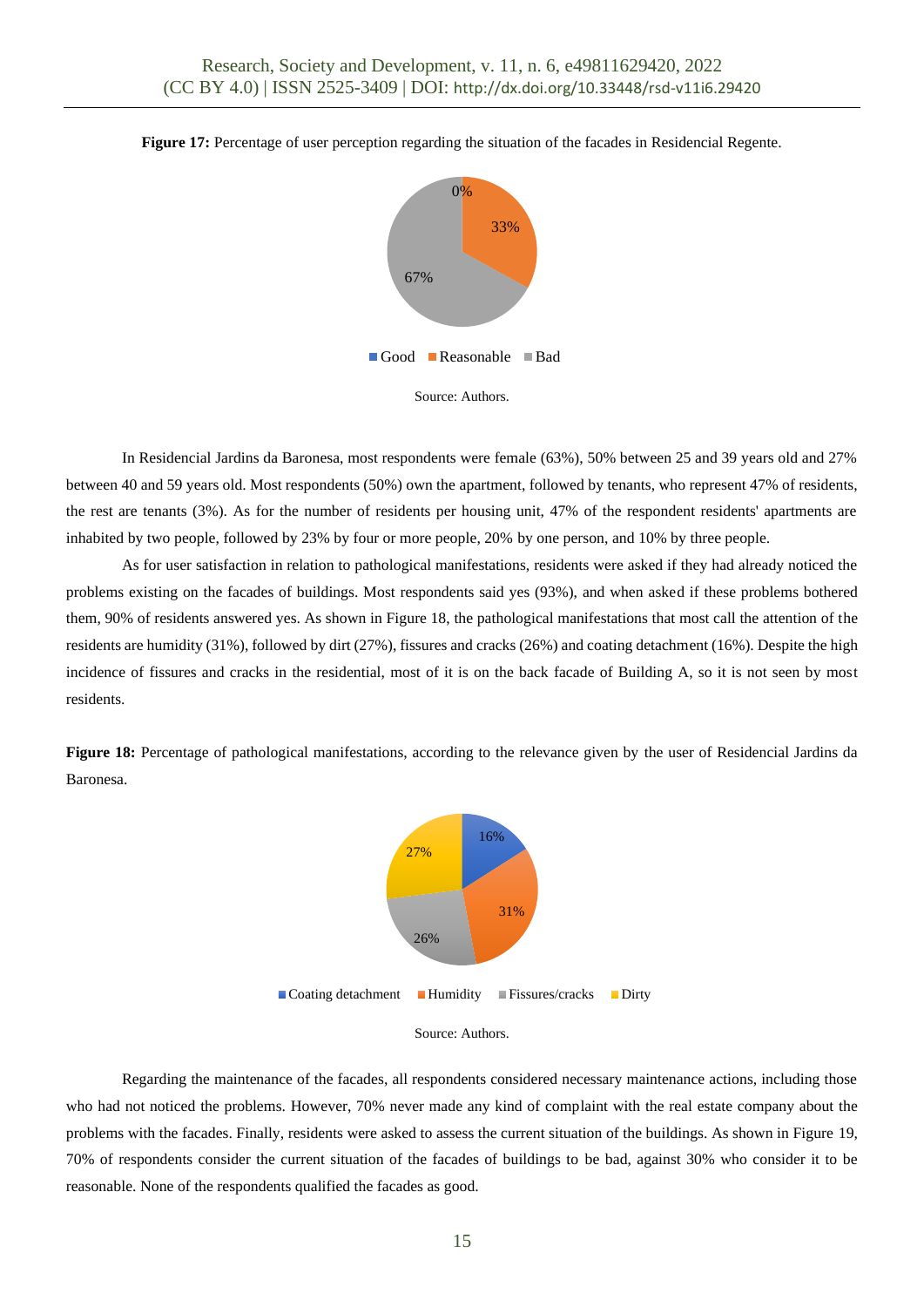**Figure 19:** Percentage of user perception regarding the situation of the facades in Residencial Jardins da Baronesa.





At Residencial Estrela Gaúcha, most respondents were female (73%) between 10 and 59 years old (33%) and up to 24 years old (30%). Most respondents (57%) are tenants of the apartment, followed by owners (30%), with the remainder being tenants (13%). As for the number of residents per housing unit, 43% of the respondent residents' apartments are inhabited by three people, followed by 27% by one person, 17% by four or more people, and 13% by two people.

As for user satisfaction in relation to pathological manifestations, residents were asked if they had already noticed the problems existing on the facades of buildings. Most respondents said yes (80%), and when asked if these problems bothered them, 73% of residents answered yes.

As shown in Figure 20, the pathological manifestations that most call the attention of residents are humidity (34%), followed by dirt (23%), fissures and cracks (25%) and coating detachment (18%). At Residencial Estrela Gaúcha, the most common pathological manifestation is humidity, so residents can observe this fact.

**Figure 20:** Percentage of pathological manifestations, according to the relevance given by the user of Residencial Estrela Gaúcha.





Regarding the maintenance of the facades, all respondents considered maintenance activities necessary, including those who had not noticed the problems. However, 70% never made any kind of complaint with the real estate company about the problems with the facades. Finally, residents were asked to assess the current situation of the buildings, with the answers shown in Figure 21. 53% of the respondents consider the situation of the facades of the buildings as reasonable, 40% that they consider it as bad and only 7% consider the situation good.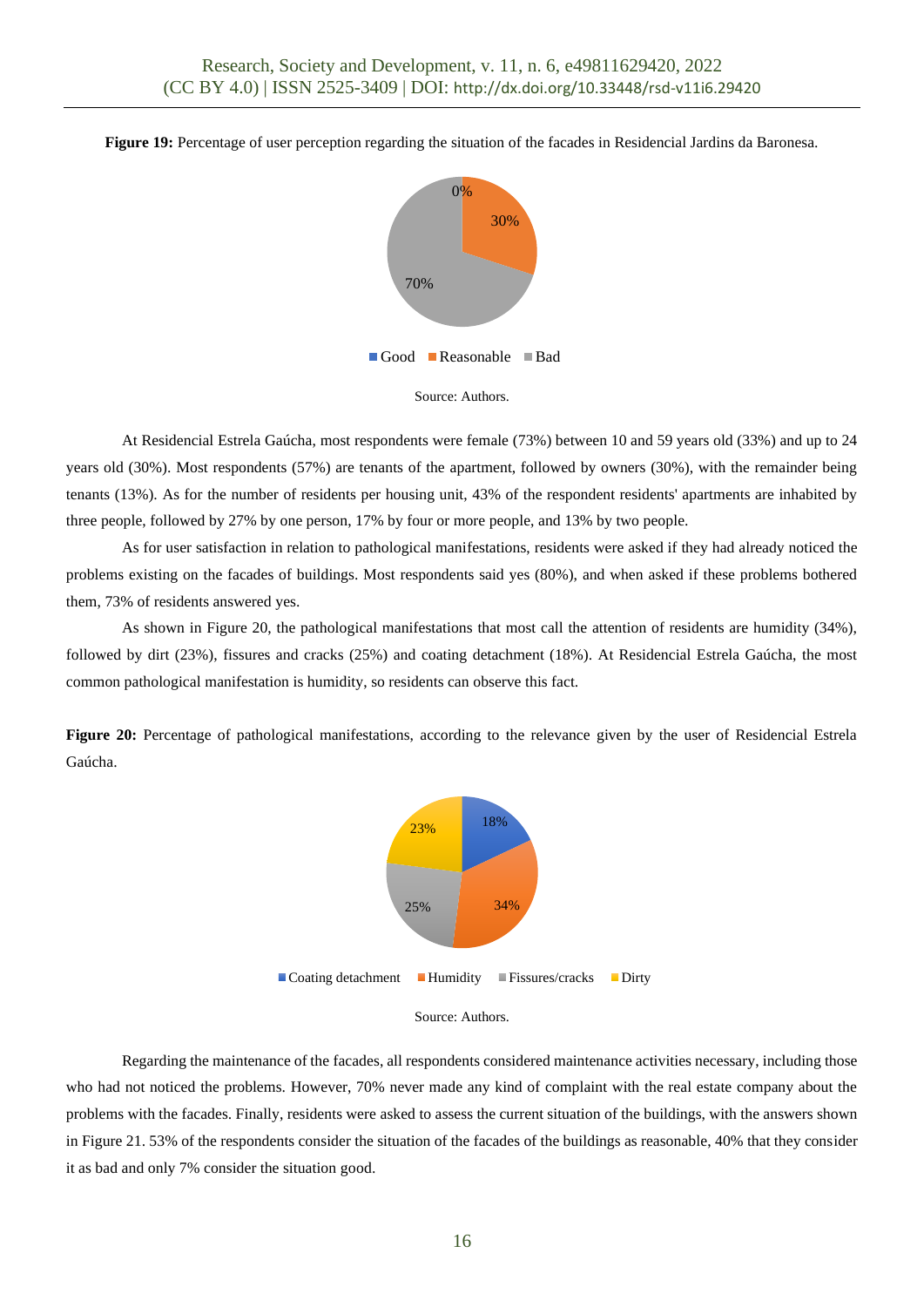



Source: Authors.

### **4. Conclusion**

The method used to inspect the facade coverings was effective in diagnosing pathological manifestations and can be replicated in PAR social housing in other cities and other architectural and constructive typologies and other housing programs.

The residential ones presented problems that could have been avoided with the adoption of more rigorous quality standards, since the design flaws, work execution and quality of materials contribute to the degradation of buildings. The anomalies incident on the facades of the housing projects in this study are also problems related to use and lack of maintenance. This study, in addition to helping to detect the problems of the objects of study, allows for a better understanding of the process of production and management of social housing in Brazil.

With the comparison between the current survey and INQUALHIS, it was possible to verify that the survey carried out in the newly built sets showed a tendency of degradation of the buildings, where the sets that showed a higher incidence of pathological manifestations in INQUALHIS maintained a higher incidence in the current survey, Residencial Solar das Palmeiras, followed by Residencial Regente, had greater degradation on the facades. The exception was found in Residencial Paraíso, which had the lowest incidence of damage in the INQUALIS survey and an increase of 11105% in the number of incidents in a period of eight years and three months. In addition, observing the types of manifestations incident on the facades of both surveys, it was possible to perceive that the survey carried out in the newly built projects already revealed a predisposition of the most incident types in each set.

The problems encountered, in addition to reducing performance and useful life, impair the habitability of buildings. Contrary to expectations, the residential complexes of the PAR Normal modality intended for a higher income range do not have superior constructive quality, in relation to the incidence of pathological manifestations of the mortar coatings, since the Residencial Regente and the Residencial Jardins da Baronesa, of this modality, had a higher incidence than the Residencial Estrela Gaúcha, of the Special modality.

The inspection carried out in the housing projects should serve as a basis for the elaboration of a maintenance plan, but the implementation of the plan is conditioned to the availability of resources of the residents, which, in the case of housing of social interest, are limited. In this way, it is confirmed the fact that the availability of resources of the residents for the maintenance of the buildings must be considered, in the design and execution of housing of social interest, looking for alternatives for lower costs of operation, maintenance and repair of the buildings during its lifespan.

Most of the interviewees perceive the existing damages on the facades of the residential and feel uncomfortable with them. However, the minority of users made some type of complaint with the real estate administrator in relation to these problems. Evidencing a considerable distance between perceiving a problem and intervening in some way to reach the solution.